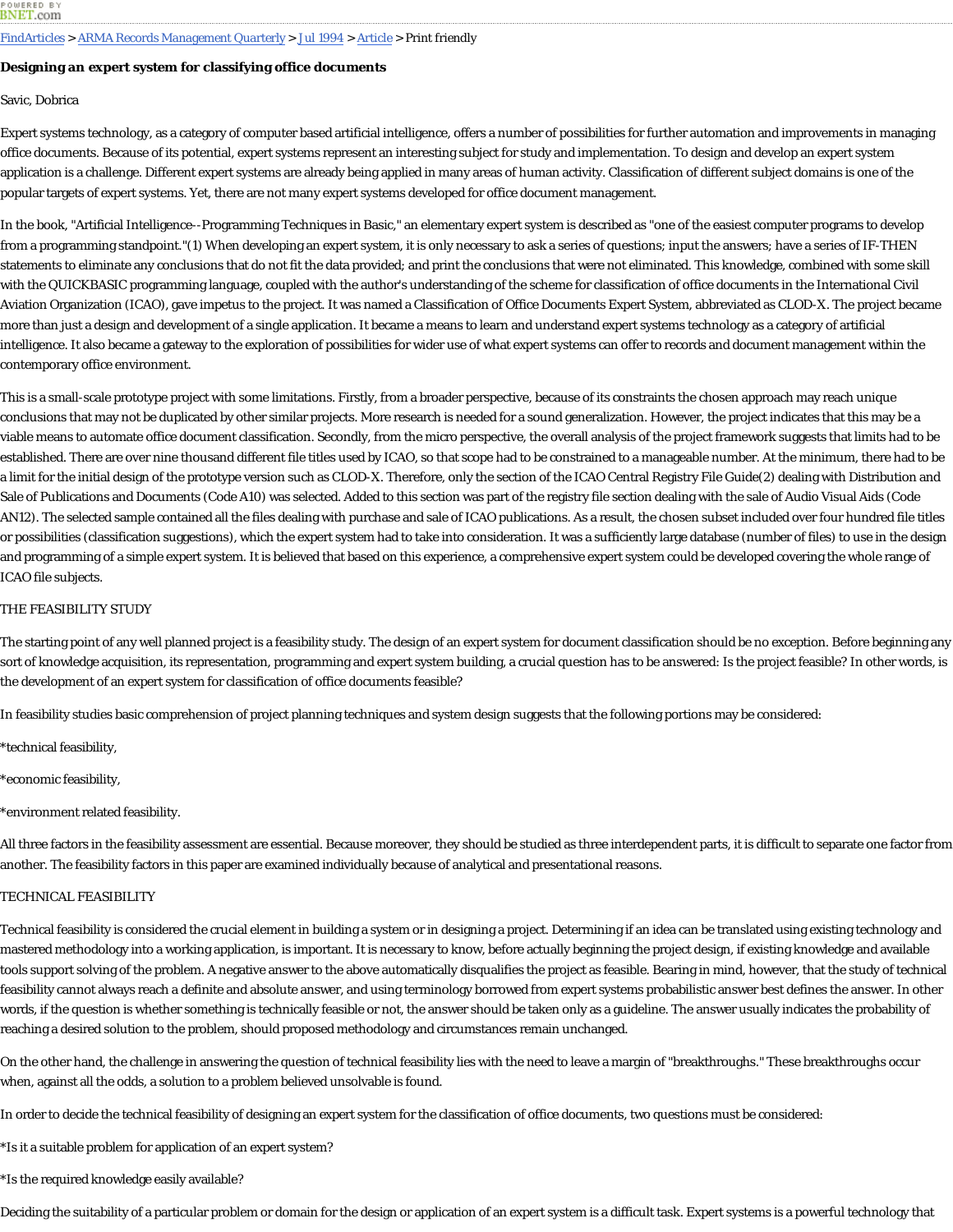can be of great help in many areas, but it is not suitable for every problem. "A knowledge based system is not a panacea; it cannot solve every problem. 'Horror stories' abound of disasters resulting from attempts to address problems using inappropriate technology."(3)

First, it is necessary to decide whether a particular task in a domain is suitable for coding an expert system. This is done by examining if the problem is regularly and satisfactorily being solved in its everyday "non-expert-system" environment by human experts. In other words, it should be possible, given adequate knowledge and expertise to solve the problem. Diagnosing for engine malfunction and creating an optimal computer configuration are tasks which are regularly and satisfactorily performed by many experts in their respective areas. Thus, the above areas can be regarded as suitable candidates for application of expert systems technology. In fact, expert systems designed to solve problems in these domains presently exist.

Contrary to this are problems where predicting an outcome is uncertain due to the nature of the problem. In these unsuitable areas, however, proficient experts' background knowledge and experience might be, their expert skills can bring nothing more than an educated guess. "For instance, a knowledge-based application that could accurately predict stock prices or winners in a horse race would be extremely valuable; however, since no collection of humans has that type of expertise, a knowledge-based application built to solve these problems is not feasible."(4)

Classification of office documents is a job regularly and satisfactorily performed in almost all organizations and institutions. It can be defined as "the act of identifying documents or records in accordance with a predesigned filing system."(5) Classification of office documents (official records--received correspondence) in ICAO is similarly defined. The definition includes document contents analysis, matching of its subject with the subject of some existing registry file, file number identification (physical marking of the document), and a decision on its circulation. Based on the rules and ICAO records management procedures, classification is carried out daily. During the course of a normal work day, usually over 500 documents are scanned. Out of that number, some 150 documents are assigned file numbers and placed in appropriate registry files and circulated to corresponding offices for further action. Even though a small number are misclassified, the great majority of documents are classified correctly and placed in proper files. This indicates that satisfactory classification using existing rules is possible and that it is carried out on a regular basis. It requires some special knowledge and experience, but according to the initial premise, it is a suitable task for an expert system program. Although oversimplified, the above summarizes the reasoning utilized in the decision to develop an expert system for classification of ICAO office documents.

The second element in deciding the suitability of applying expert system technology to a particular problem is the existence of rules which allow experts to develop heuristics. Heuristic rules are usually the outcome of long working experience and sound judgement, and are used as intellectual short-cuts for making more efficient and effective decisions in the domain area. It is necessary to have sustainable rules and heuristics that will govern problem-solving activities and allow knowledge engineers to design and construct required expert systems. Common sense, so readily available and taken for granted, is almost impossible to translate into computer programs. Computers operate more efficiently with a previously developed set of rules, such as, classification, indexing, or circulation rules-the rules in the area of records management. As suggested by Waterman,(6) development of expert systems is possible only if the tasks are cognitive, easily understood, and do not require common sense.

Classification of office documents meets all of the above requirements for the use of expert systems. Expert system technology is regarded as an excellent tool for helping with classification tasks. Many expert systems in the marketplace support this assumption. It has been argued that the classification done by expert systems is a relatively straightforward task.(7) That is, it is a process of deciding on a single choice among a set of predetermined, specifiable, and enumerable solutions. This being so, there is a high chance that an expert system project will succeed in classifying office documents.

Determining the availability of expert knowledge required for building an expert system, as a part of a technical feasibility study, seems to be a straightforward task. Unfortunately, as it often happens with some "obvious cases," this task is sometimes more complicated than it may first appear.

Expert knowledge is usually available in two different forms:

\*written knowledge,

\*knowledge possessed by a certain individual (domain expert).

Both forms bring their own peculiarities and inherent difficulties to the process of knowledge extraction --acquisition. Written material regarding some expert knowledge can have a number of deficiencies. It can be dated, cumbersome, partial, complex, etc. Knowledge acquisition becomes a difficult exercise rarely offering a certainty of success.

Acquiring knowledge from an expert can also be a frustrating experience. The problem is multidimensional. Experts in a specific domain may be difficult to reach or not readily available. Some may demonstrate such confusing practical knowledge that it can be of hardly any use to knowledge engineers. Another important aspect to consider is the willingness of experts to reveal and share knowledge. Monopoly over information is a fact of life.

Usually there exists few written rules in the area of classification of office documents, and that is the case in ICAO. Still, there are governing rules and procedures which are understood and known to the person in charge of classification. The ICAO Central Registry File Guide and ICAO General Secretariat Instructions are two important sources of written instructions. There was not a major problem with the availability of expert knowledge since the author is himself a classifier knowing many of the "expert secrets" involved in the classification of received office documents. The person who does classification on a full-time basis was also available and ready to give assistance with some of the questions which required special insights.

Keeping in mind the questions discussed above and their direct application to the design of a specific expert system for classification of office documents, it can be concluded that all criteria required as part of the technical feasibility study were met. Since there were no obstacles pertaining to technical feasibility, design proceeded as planned.

# ECONOMIC FEASIBILITY

In today's world of shrinking financial resources and competitive environments, a proposal for the development of an expert system must be financially sound. An answer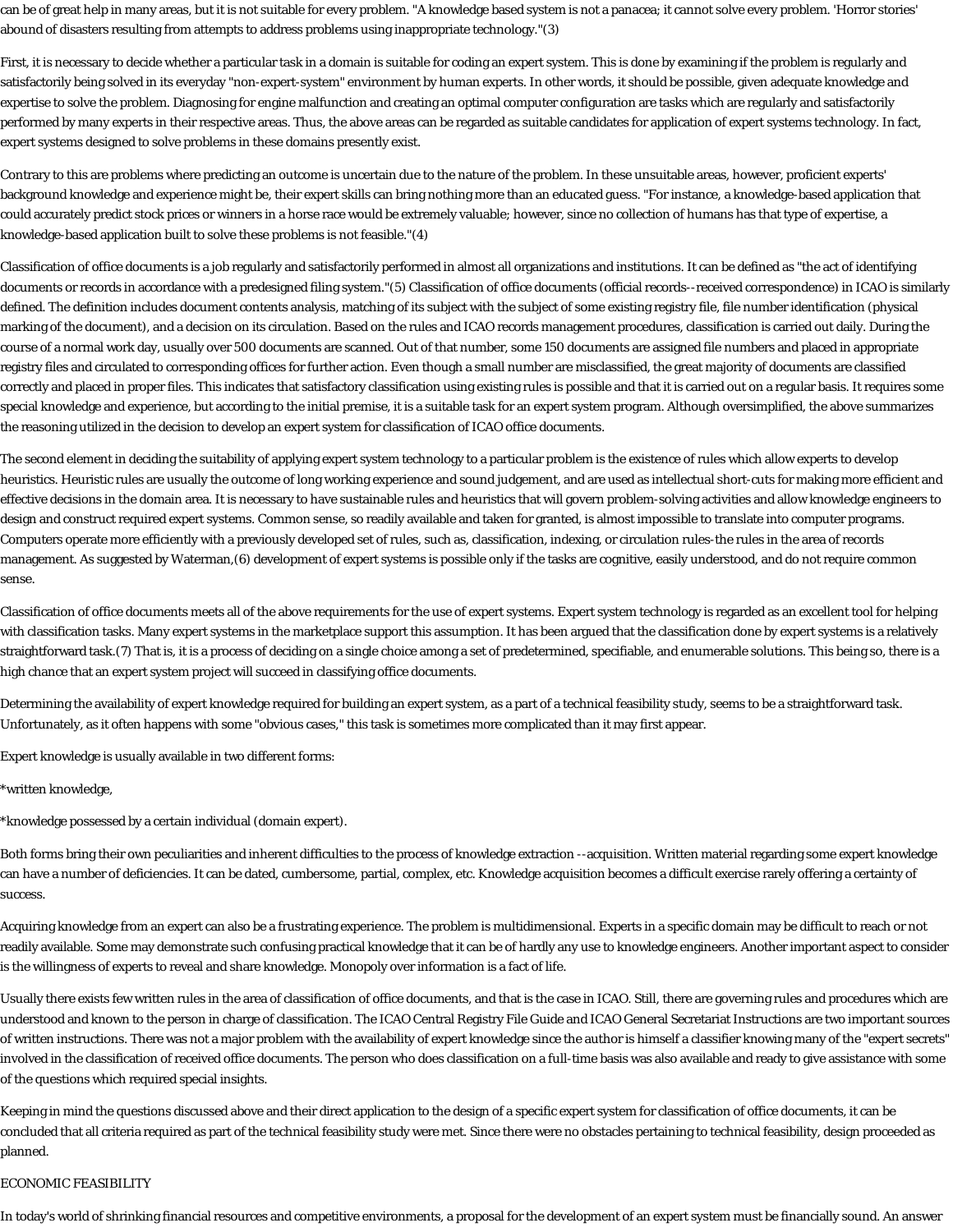to the question of financial feasibility or, in other words, whether a project is cost effective, is important. Appropriate financial calculations of cost versus benefits must be performed prior to the launching of the project.

General cost factors are more or less standard ones. They include costs for:

\*hardware components,

\*software tools,

\*time spent on knowledge acquisition, design, testing and implementation,

\*consultancy or expert fees,

\*computer down-time or work-process interruption if required,

\*training and support,

\*system maintenance.

Benefits of implementing a knowledge-based system are not always easy to quantify in monetary terms. However, all necessary efforts should be made to translate benefits, such as faster and easier processing, increased consistency and dependability (an expert system is unlikely to apply for a job somewhere else and to leave the organization), availability 24 hours a day, transportability, decreased training cost, etc. into financial figures.

Development of the CLOD-X system was primarily self-initiated, something that might be called a spare time intellectual exercise. (Why not have besides aerobics something like "intelobics?") The temptation of exploring the possibilities for the use of expert system technology in the area of records management, so as to make some of its tedious functions easier and more interesting, was enough motivation to begin and conclude the project. A number of hours were set aside from the author's spare time, and were devoted to the challenges of extracting the required knowledge, making the initial design, and writing the program. Financial costs, except for the purchase of some literature and photocopying, were relatively non-existent.

However, this does not mean that an expert system design is cost-free; usually it is a long and expensive exercise.

### ENVIRONMENT RELATED FEASIBILITY

With knowledge base systems, environment related feasibility must answer two questions:

\*Are the users ready to use an expert system?

\*Are all other related issues, i.e., technical, psychological, organizational and managerial resolved?

It has been suggested that collaboration with the prospective users of the expert system is vital since the success of a project almost invariably depends on it.(8) Important issues to consider include:

\*User characteristics--age, sex, level of intelligence, level of computer literacy, etc.

\*Job specification--the user's current job and the effect an expert system might have

\*User requirements--what is really required to help users with their work

\*User needs--what they want and expect from the system (level of knowledge and advice, error information and explanations, operating modes)

\*User modeling--the ability of the system to adapt to different circumstances and users, and to different levels of experience and competence at various stages throughout the consultation/use of the system

\*User collaboration--users' involvement in the development and testing of the system.(9)

Issues such as organizational changes, management readiness, and technical support are also of importance in this part of the feasibility study. If the technical support for the maintenance of equipment and the system as a whole (including knowledge base maintenance) is insufficient, and if management is unprepared, inflexible, and unable to accommodate necessary changes, chances of success are slim.

## KNOWLEDGE ACQUISITION

Knowledge acquisition is probably the area most studied in expert systems technology. It is defined as a process of "eliciting, analyzing and interpreting the knowledge which a human expert uses when solving a particular problem, and then transforming this knowledge into a suitable machine representation."(10)

Some authors argue that "the process of acquiring heuristic knowledge from a small number of experts is unique to the development of such applications."(11) Others argue that "knowledge acquisition is not an entirely new endeavor. Those involved in the development of heuristic programs and decision-support systems have, for quite some time, faced very much the same problem as is now faced in expert systems."(12) Whatever the case might be, knowledge acquisition is of utmost importance for the development of expert systems, so particular attention has to be devoted to this project phase. It should be also mentioned that knowledge acquisition and knowledge representation are two sides of the same process. Knowledge acquisition and knowledge representation are phases of expert systems development that proceed virtually hand in hand. Both phases are vital to the integrity of the rule base for the expert system.(13)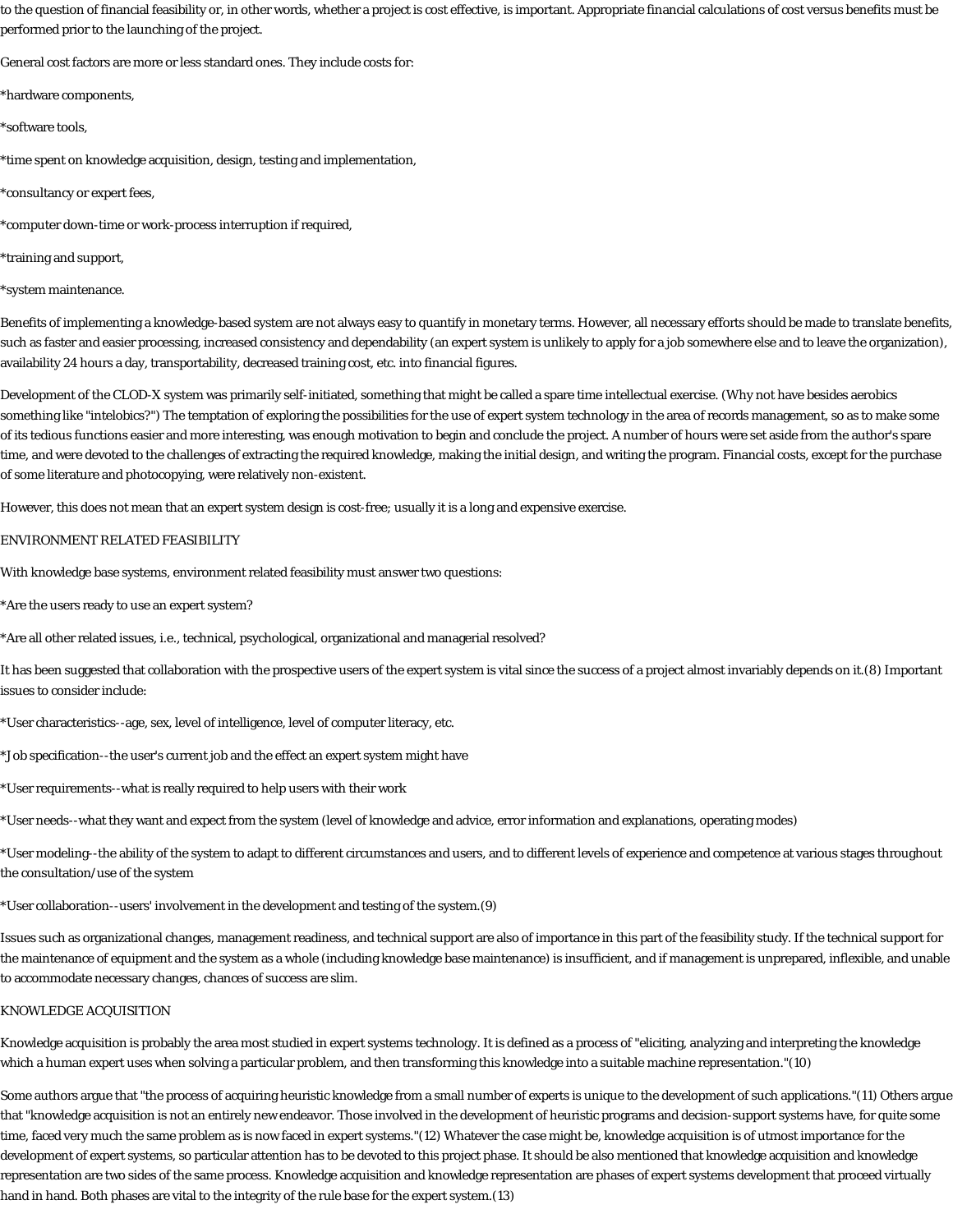The crucial moment in the knowledge acquisition phase is the decision concerning the methodological approach to be taken. As mentioned, knowledge can be acquired either from written sources or from domain experts. Dealing with experts and eliciting desired knowledge requires long and thorough preparation. All suitable existing techniques as well as newly designed ones have to be carefully examined before application. The scope of available techniques is wide and generally covers the following:

INTERVIEWS. This is the most common method to acquire knowledge used by many disciplines. It has a number of advantages including a long history of usage and the perfection of the technique as a result of its exploitation by other fields. In other words, this methodology is readily available.

OBSERVATION. As a technique, this can be applied with or without active participation. This choice depends on the circumstances such as the domain expert's willingness to cooperate and the necessity to observe the actual work without interruption and outside interference.

MULTIDIMENSIONAL TECHNIQUE. This technique concentrates mainly on gathering structural criteria used for organizing domain knowledge. This includes card sorting, multidimensional scaling, repertory grids, proximity analysis and matrix techniques.(14)

THINK ALOUD PROTOCOL. A very popular technique, used mostly by cognitive scientists, where the knowledge engineer records, on paper or using some other means, exact steps which an expert takes in order to solve a problem. The problem solver, in this case the domain expert, explains the activities he/she undertakes while working on the problem. This is a very time consuming technique because it requires a very detailed list of steps taken and actions which later on have to be analyzed in such a way that enables subsequent extraction of knowledge.

The technique used for acquisition of knowledge required for the development of CLOD-X system differs from the above. While the interview technique was used to clarify some of the problems encountered, the main technique applied was that called "the domain expert as the knowledge engineer technique." Since the author acted as the domain expert, extra work was necessary also to act as the knowledge engineer and achieve a working expert system. It was demonstrated in this project, as well as in some other projects, that "it takes less time to train a domain expert in expert systems than it does to train a knowledge engineer in the specific domain."(15)

### KNOWLEDGE REPRESENTATION

After collecting the information needed for designing the expert system, that is, acquiring the necessary knowledge, the next phase was proper knowledge representation. The representation must take a form where its structure becomes meaningful and easy to manipulate by a computer. A number of ways were designed to meet this objective. A comprehensive classification of various knowledge representation forms is offered as follows:

\*rules,

\*frames,

\*multiple contexts,

\*models,

\*blackboards.(16)

The first two ways, which are the most common ways of representing knowledge in expert systems, will be discussed in greater detail. These are also the representation techniques used in the development of the CLOD-X expert system.

### RULE-BASED REPRESENTATION

The most popular, most often used, and probably most suitable form of knowledge representation in expert systems, is rule-based representation. This is the method used for representing knowledge in the CLOD-X. Rules are also called production or IF-THEN rules. From a programming aspect these are IF-THEN-ELSE rules. (Most of the expert systems shells, readily available for purchase and relatively inexpensive, use the rule-based representation.) However, the popularity of rule-based type of representation should be viewed with some caution since this type of knowledge representation is at times unsuitable for every unique situation.

The main advantage of rule-based knowledge representation is that "rules are relatively easy to construct. They enable rapid prototyping; tests can begin with just a few rules. They often seem a natural way to summarize much of what we know."(17)

Expert systems consist mainly of three parts:

\*knowledge base,

\*inference engine,

\*user interface.

The knowledge base is a collection of IF-THEN rules. The inference engine is the software equivalent of experts' heuristics for deciding how to go about solving a problem, which rules to use, and in which order. The user interface is a "communication window" which allows the user to define the problem to the expert system and, at the same time, enables the expert system to ask questions, or give answers, and display results.

A topic often mentioned in rule-based systems is the order in which the inference engine executes the rules. It could be either a forward or backward chaining technique. If we define the IF part of a rule as a predicate and the THEN part as a consequent, then in "backward.-chaining, the inference engine works backward from hypothesized consequents to locate known predicates that would provide support. In forward-chaining, the inference engine works forward from known predicates to derive as many consequents as possible."(18)

Practically speaking, if a problem to be solved in the area where the goal is stable, or the possible solutions could be listed, then backward-chaining is the best approach.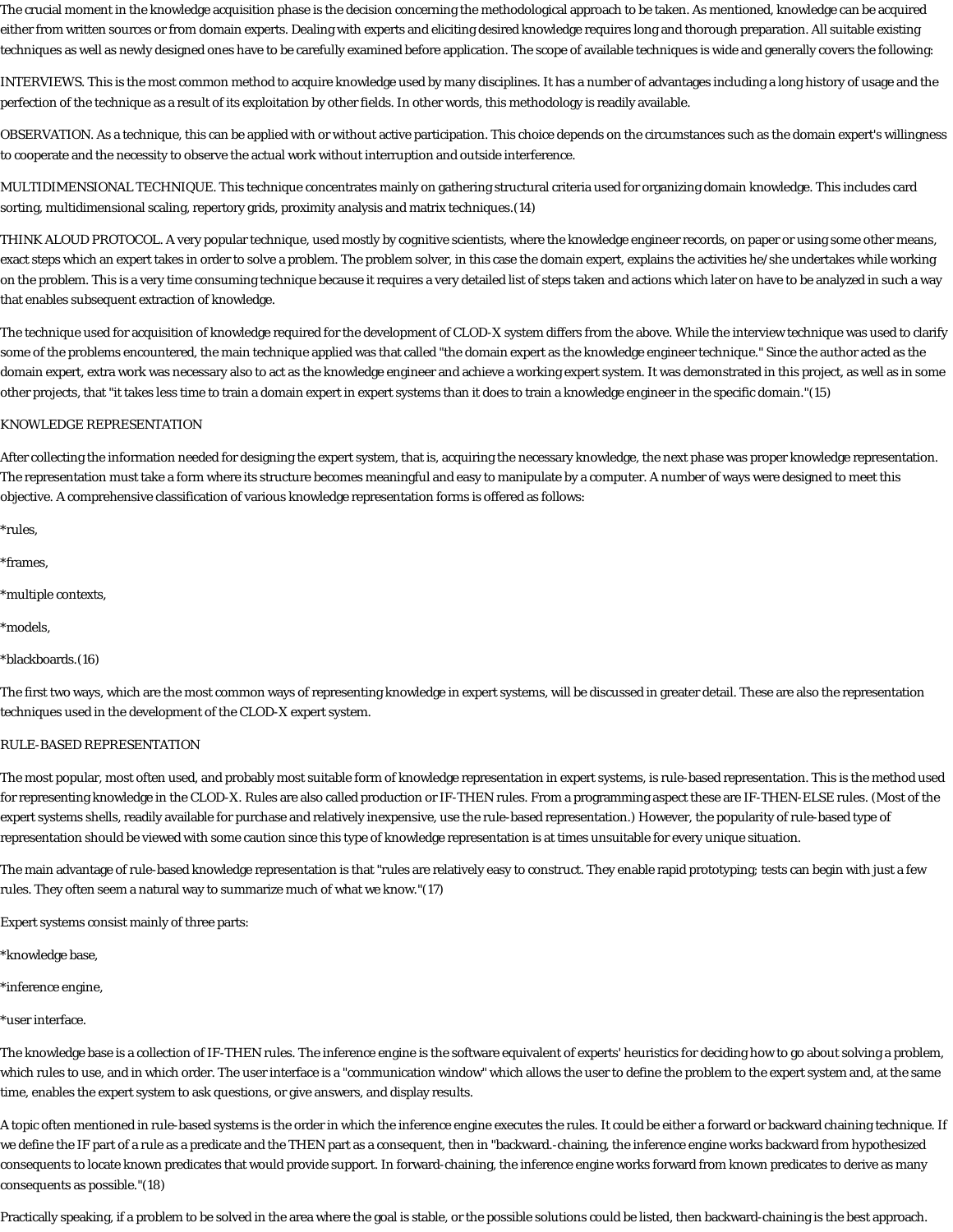Such applications are diagnosing, selection and/or similar problems. Forward-chaining is the more suitable approach if it is necessary to begin with facts that do not indicate the direction for a possible solution. Whatever the case, it should be noted that most applications are some type of so-called mixed chaining. This refers to the strategy of using both forward and backward chaining within a single knowledge base. There are good reasons to do this. The line that distinguishes forward and backward chaining is thin and difficult to draw. From the point of view of how an expert may solve a real-world problem, these differences may even be considered as artificial. Dividing problems into "types" is somewhat arbitrary since many problems display properties of both types. Accordingly, some problems may benefit from a combination of backward and forward approaches. Some problems may need only backward chaining or only forward chaining. There are "coincidences occurring in a world rich with problems in which both techniques can be useful for addressing any one problem."(19)

#### FRAME-BASED REPRESENTATION

Frame-based representation is another way of structuring knowledge for use by an expert system. It is often combined with a rule-based method, thus making a powerful system for solving complex problems. A frame is a structural representation of an object or an idea.(20) Therefore it can represent physical as well as an abstract entity. Its main characteristic is its internal structure. Each frame consists of a number of slots which are given distinct names. The slot contents are the attributes, values which describe the object or the idea. These values could be numbers, words, symbols, pictures, pointers and so on. This type of representation is very useful when the expert system is to handle a large amount of facts or data.

As mentioned earlier, this type of representation is often combined with a rule-based system. CLOD-X used this type of representation when a list of countries and corresponding country numbers were created and later used by the system for constructing the file number. A number of registry files is subdivided by countries so the file extension is given the appropriate country or regional extension number. (For example A10/100 is a general file number for the sale of publications to countries, while A10/100.10 is the same subject file for Canada.)

### BUILDING THE EXPERT SYSTEM

Initially, an attempt was made to build the system using an expert shell. Although the shell allowed straightforward and easy design of the rules, it required extensive preprocessing of data. As the number of the programs for preprocessing grew, it became obvious that it would not take much more effort to write a whole expert system using a computer language. Therefore, the decision was made to write the CLOD-X expert system in QUICKBASIC. Writing the program was relatively easy. As the CLOD-X project demonstrated, QUICKBASIC is a user friendly language capable of producing satisfactory results even in expert systems research. CLOD-X is a simple prototype program designed with the main goal of doing the job, rather than impressing with some attractive programming features, such as windows, fancy help screens, etc. However, this is one of the areas in which some further development and programming is desired.

CLOD-X was developed for a standard MS-DOS based personal computer equipped with a color VGA monitor. There are no additional RAM or CPU speed requirements. Since CLOD-X comes in a compiled form, as an EXE file, accompanied with some extra ASCII files, it does not require special installation.

### KNOWLEDGE BASE

During the knowledge acquisition phase it was concluded that it was necessary to find answers to only three main questions and to have all the information necessary for proper classification. It was assumed that all the documents (received correspondence) were requests for the purchase or for the distribution of printed ICAO publications. Logically, this should have been the starting question, but since it was the basic assumption, that question was omitted. Therefore, the three principal questions were:

- \*What type of material is requested?
- \*Who is the originator of that particular request?
- \*What is the originator's geographic location?

A modular approach was adopted as the one which is the most easy to develop, follow, and change or modify if necessary. Based on these three questions, three modules were developed with the total of 43 IF-THEN production rules. The two first questions were put to users in a menu type form. It was left to users to decide the appropriate category and to enter the corresponding number. Features are built into the program to warn the user if an incorrect answer has been entered.

In some cases it is sufficient to know only the document type so as to determine the file number. An example of a simple rule that would provide the appropriate file number and the office where the order should be sent to is:

- IF -- It is a request for an Air Transport Reporting Form
- THEN -- The file number is A10/16. It should be sent to C/STA.
- Another example is a rule that would be fired only after learning the answers to the first and second question. It is a slightly more complex rule:
- IF -- It is a request for the printed document
- AND -- The originator is an international organization other than United Nations
- THEN -- The file number is A10/14. It should be sent to S/DSU (Supervisor Document Sale Unit).

The third question, the originator's geographic location, was at first considered to pose little problem. It turned out to be the most complicated to incorporate into the program and to write the actual coding. There was the possibility to just make a list of countries and let the user choose the corresponding number, but due to the number of countries (165) this approach turned out to be impractical. As a result, it was decided to let the user type in the answer, i.e., the name of the country from where the document (correspondence) originated. This was the exception to all other questions which were presented in menu forms. Therefore, a short subprogram was created to search a country data file and to find the corresponding country number which had to be added at the end of some files which were subdivided by countries. The country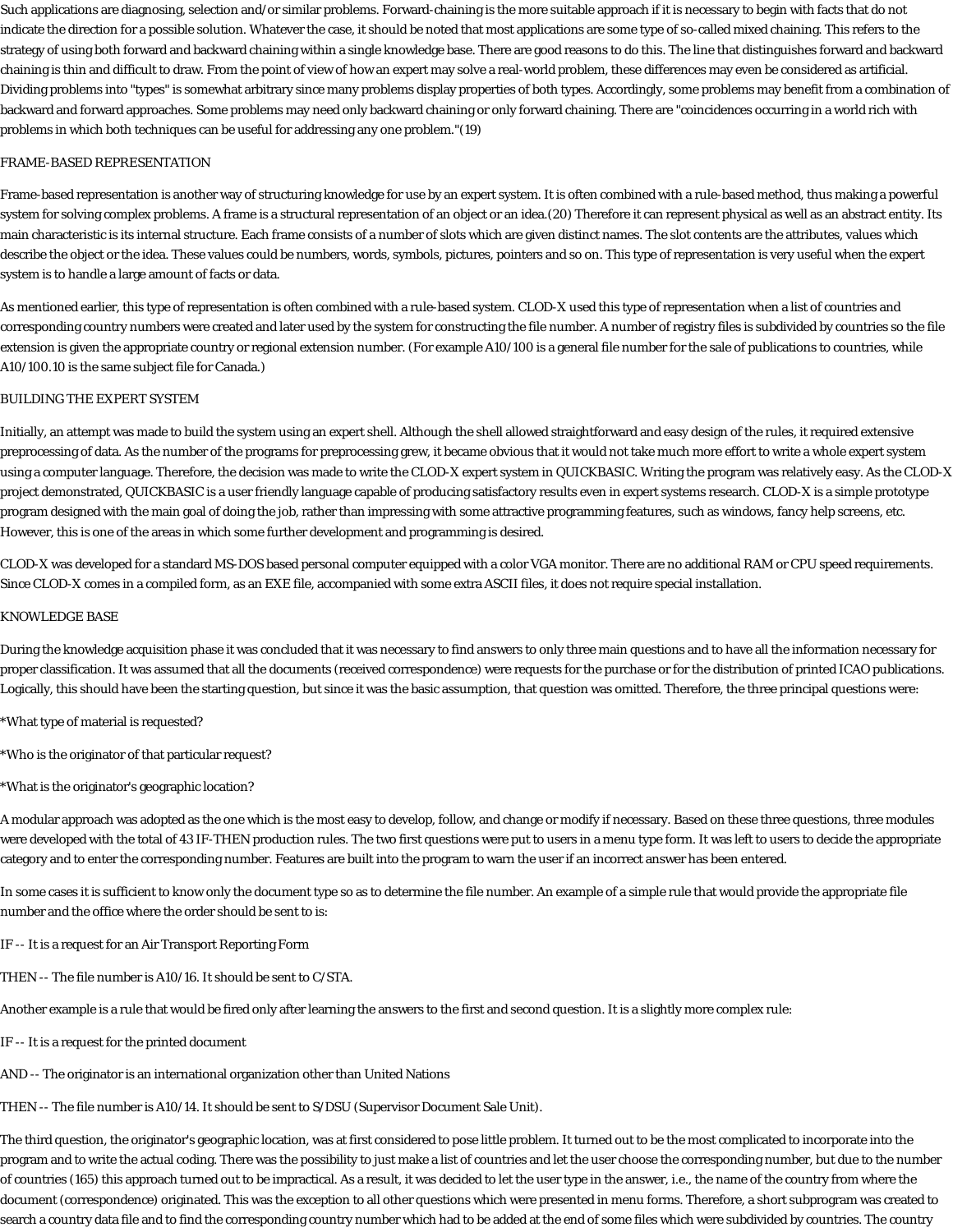names and numbers were stored in an ASCII file which was easy to build and to edit if required. A provision was also made for the program to accept various name inputs, such as UK, United Kingdom; or US, USA, United States.

The problems with the geographic location did not end with the above approach. Since the ICAO File Guide has further subdivisions for Canada and US files, two additional subprograms were added to meet these requirements. These were two additional menu type questions which would appear only if the indicated country was Canada or US.

Further on, two extra menu type questions were added to extract the needed information from the user concerning geographical location. The first one was the question of region, applicable only if the originator was a bookseller. The second one was the city where the ICAO Regional Office was located, applicable only if the answer to one of the previous questions was the ICAO Regional Office, and therefore, the file was one of the ICAO Regional Office files.

Here are two samples of production rules after all the questions in CLOD-X were answered:

#### FIRST EXAMPLE:

- IF -- It is a request for a printed document
- AND -- The originator is government
- AND -- Country is Canada
- AND -- It is Department of Transport
- THEN -- Your file number is A10/100.10.1. It should be sent to C/RDA.

#### SECOND EXAMPLE:

- IF -- It is a request for a printed document.
- AND -- The originator is ICAO Regional Office
- AND -- The office is in Nairobi
- THEN -- Your file number is A10/100.4. It should be sent to C/RDA.

At the end of this review of the knowledge base implemented in CLOD-X, it can be concluded that the knowledge base included the following elements:

- \*knowledge of ICAO Registry File Guide
- \*files circulation procedures in ICAO
- \*structure of ICAO
- \*ICAO document classification rules
- \*structure of file codes.

The expert system also "knows" the numbering system used for identifying ICAO's member states, ICAO's regional offices, and geographical regions.

### INFERENCE ENGINE

The manner in which one solves a particular problem is represented by an inference engine. One of the safest means to determine the type of inference engine used in the process of logical reasoning is to determine if induction or deduction was used. Once known, consideration on whether backward or forward chaining should be applied in the inference engine can begin.

Forward-chaining systems are considered data-driven. They work in bottom-up or inductive fashion. This type of system is most useful in problem domains where there are many possible goals and all that is made known to the program are details of current conditions.(21)

The logic used for classification of office documents is inductive in nature. One usually begins from some known facts to higher, more general conclusions. In office document classification, the number of determining factors is small, while the number of possibilities is large. For this type of exercise, an inference engine with forward chaining is more suitable. This approach is the one utilized in CLOD-X.

#### USER INTERFACE

"Even the most sophisticated expert system is worthless if the intended user cannot communicate with it."(22) CLOD-X is a menu driven expert system designed to be user friendly. Every menu contains a prompt line which informs users about the next step they are expected to make. Menus, where the user must choose a number, have an error-protection module to help with incorrect entries ("WRONG ENTRY -- PLEASE TRY AGAIN").

A sample CLOD-X session is shown in the illustrations on pages 27 and 28.

#### TESTING AND EVALUATION

United Nations Food and Agricultural Organization (FAO) funded the development of an Expert System for Agricultural Project Evaluation in Developing Countries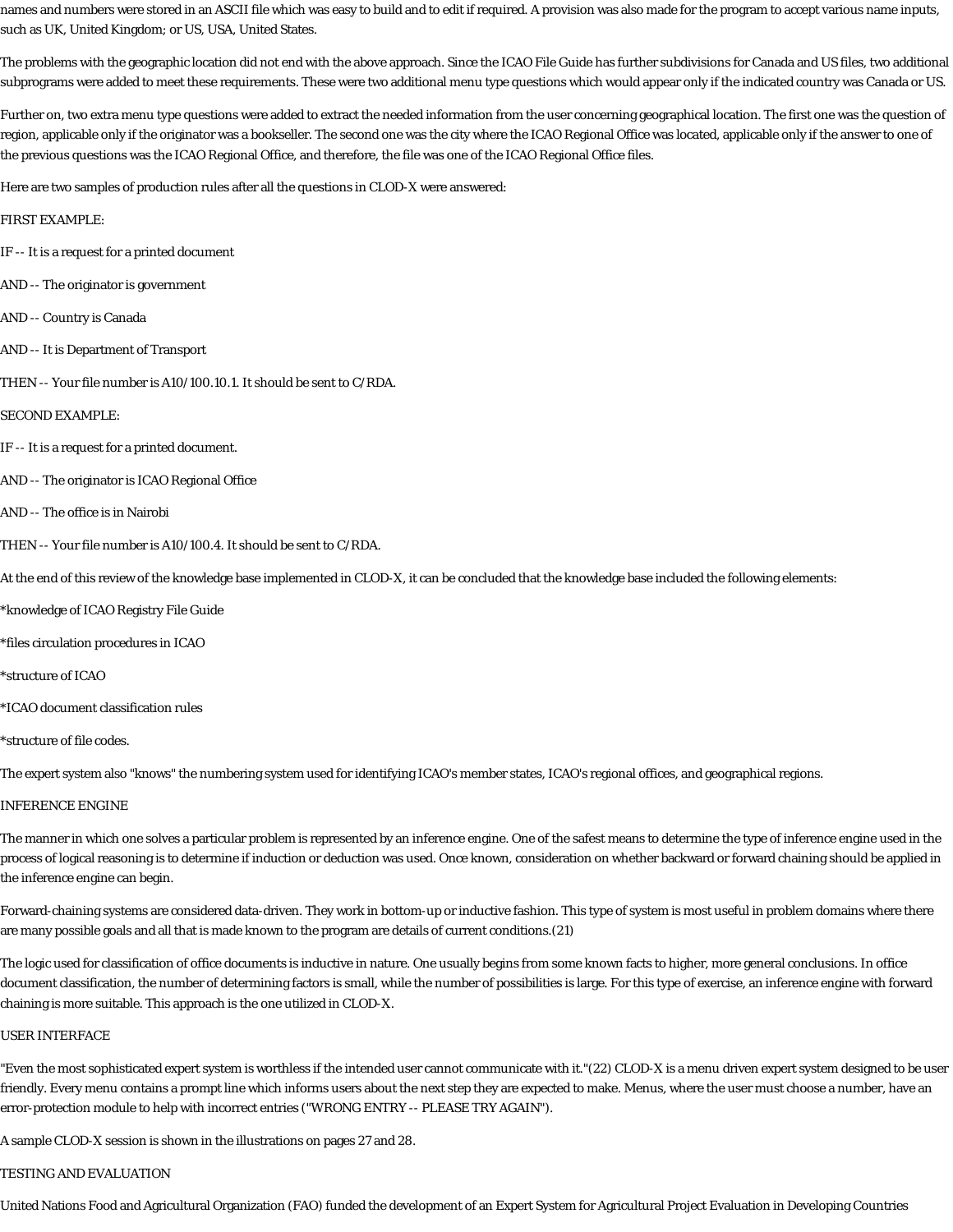(PROJEVAL). As the designers of PROJEVAL noted, testing has to be performed as the system evolves.(23) Rules have to be modified whenever necessary. In order to ensure that the system's performance matches the expert's performance, it has to be constantly refined and debugged. The PROJEVAL's testing was started as soon as the knowledge base contained enough rules to handle a reasonable number of factors.

It is very likely that almost every expert designer does the same thing -- "build a little, test a little."(24) It is not only the anxiousness to see the result of the designing and programming efforts that urges developers to test-run the system as early as possible, it is also the necessity to see if the line of reasoning chosen is the correct one. A wrong result (wrong answer), rarely indicates just a change of one or two program lines in order to correct it. Usually it is the logic which has to be modified and, consequently, this ongoing testing of the system during its creation phase becomes absolutely essential.

So was the case with CLOD-X. Testing and refinement were constant activities. Also, once completely finished, a number of actual documents were tested (classified) using the CLOD-X. Excellent results were achieved. However, the system covers only one segment of the total amount of office documents received by ICAO, namely documents regarding sale and distribution of ICAO publications. In order to use CLOD-X, the classifier has to go through a process of time consuming pre-selection--a type of sorting or rough classification of received documents. That was the sole method to determine the applicability of CLOD-X to certain documents. This pre-selection slowed down the classification process and reduced the benefits achieved.

Experience with CLOD-X emphasized, as did the experience with designing some other expert systems, an interesting fact: expert systems are built by experts, not for experts. It is unlikely that experts in a specified domain will wish to use a developed expert system to solve their problems. Usually domain experts find available expert systems too slow, cumbersome, below their own capabilities, and time consuming. As one ICAO classifier put it, "I can just glance over a document and tell you the file number, so why should I waste my time using the expert system?"

This brings us to the question of the actual practical value of expert systems. Generally speaking they are found to be most suitable in emergency situations when the human expert is not available. They are also great tools for training "future experts," and enabling them to gain proper experience and develop their skills. "AI can be immediately exploited to assist classers in understanding the rules of classification schemes and in applying them consistently."(25) The area of training can certainly benefit the most from the user of expert systems technology. Designers may need to reconsider their priorities and take into consideration the training aspect of expert systems, keeping in mind the requirements that that category of novice may have.

#### CONCLUSIONS

Developing an expert system prototype is a challenge and a great learning experience. If it is designed by a domain expert, it provides an enriching experience because of the possibility of viewing one's use of knowledge and processing patterns. For many, it is a unique opportunity to see one's own logic analyzed and systematically put on paper, or in computer program form. Being able to translate human reasoning into computer language, and to see it being used by the computer, is also enlightening. If a machine can do something that until recently was thought to be "intelligent," is our understanding of intelligence being pushed to its limits? Even without any attempt to touch upon the subject such as "Could a Machine Think?"(26) it is astonishing to realize that a simple 200-line program can perform some "intelligent" functions, such as office document classification.

The CLOD-X prototype had a goal to examine: whether expert system technology is suitable for record and document management. As has been shown by this project, it is a very promising area which should be explored further and exploited by office and administration managers. A knowledge base approach to classification of documents provides sufficient tools for the construction of effective applications. However wide the span of a classifier's knowledge is, its proper acquisition and appropriate representation enables automation of the inference process. Any user, with very little training, can correctly classify the documents pertaining to CLOD-X. Although developed for a limited domain and a relatively small number of file subjects, CLOD-X proved to be useful in solving problems such as classification. Furthermore, it demonstrated a way for a wider use of this type of artificial intelligence techniques in document automation. Use of expert systems seems to be a way for improving efficiency and effectiveness, not only of classification, but of overall office document management.

The results of the CLOD-X prototype project offer a good base for further research in this area. Once demonstrated that this type of office activity can be automated, doors open to build a system for automatic classification of documents where the computer program "intelligently" scans a document, decides on its subject without any human assistance and provides a correct classification number. The importance of such an application would be tremendous. Automatic classification can let the computer do the tedious work of scanning analyzing and classifying numerous documents received daily, saving money, time and freeing human resources to do other creative tasks. Once this first step becomes automatic, the whole chain of further activities can be computerized and also automated. This can include circulation of documents through local and wide area networks, to appropriate destinations and some required preprocessing. What might be just "some pre-processing" in the beginning, can later become a completely automatic activity. In the case of CLOD-X's domain, the full cycle might cover analysis and classification of received requests for purchase or free distribution of some ICAO documents. It can incorporate proper computer based filing and document management, trigger physical document delivery, and update stock inventory and accounting data. Printing of required reply letters and invoices to accompany the actual delivery, as well as any other type of reporting is also a potential.

The possibilities for using artificial intelligence techniques for solving office related tasks are promising. It is left to creative minds of knowledge engineers, information and documentation managers to find the most beneficial ways for their application.

SCREEN NO. 1 (WELCOME SCREEN)

ICAO DOCUMENT CLASSIFICATION SYSTEM--CLOD-X

Created by Dobrica Savic

Press ENTER to start

SCREEN NO. 2

PLEASE ENTER THE CORRESPONDING NUMBER FOR THE TYPE OF MATERIAL REQUESTED: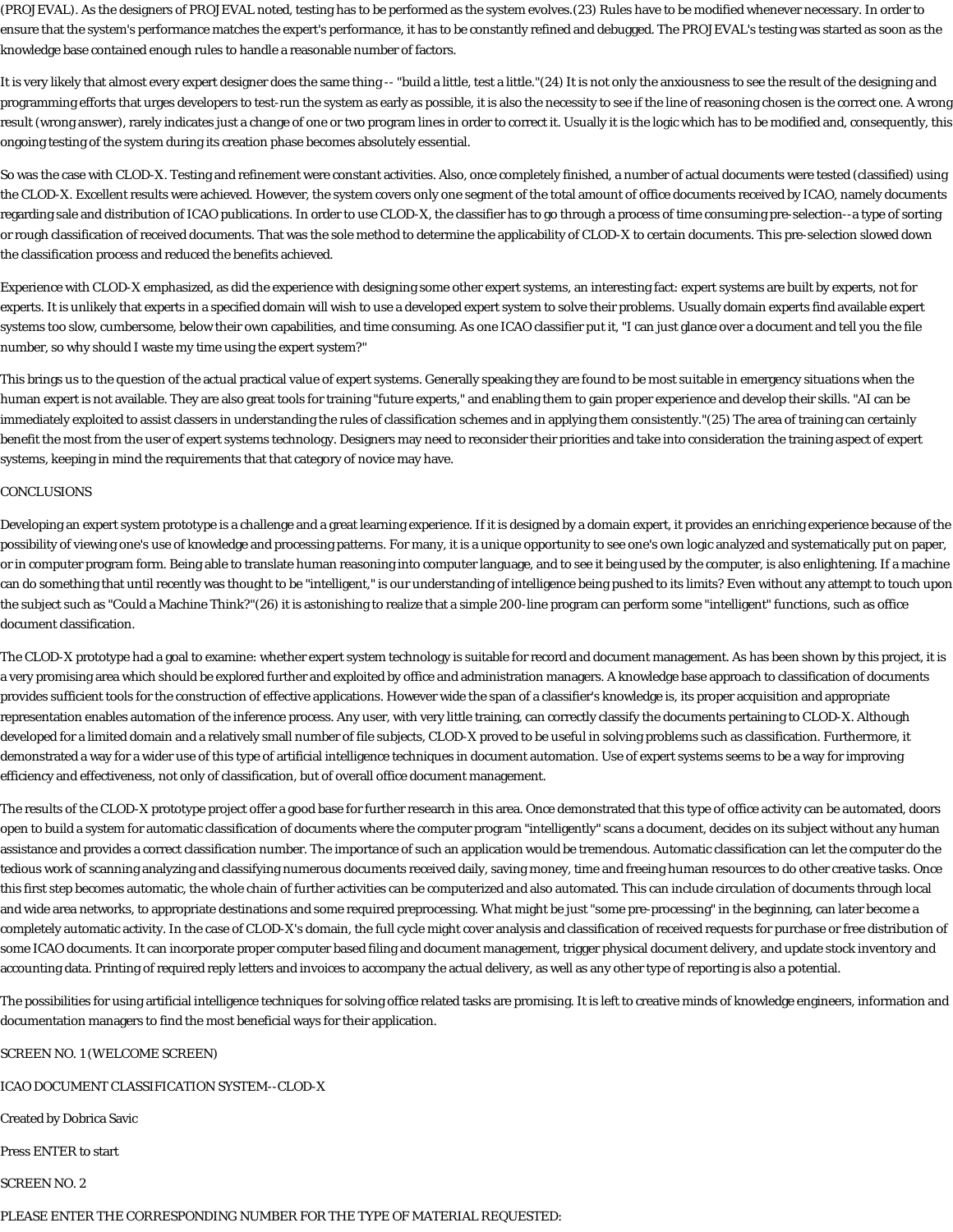- 1--Printed Documents
- 2--Audio-visual material
- 3--Air transport reporting forms
- 4--ICAO Journal
- Material requested is: 1
- SCREEN NO. 3

PLEASE ENTER THE CORRESPONDING NUMBER FOR THE ORIGINATOR OF THE RECEIVED CORRESPONDENCE:

- 1--Government
- 2--ICAO Regional Office
- 3--United Nations
- 44--International Organizations other than United Nations
- 5--University
- 6--Training institution
- 7--Library
- 8--Bookseller
- 9--Corporation or person
- SCREEN NO. 4
- PLEASE ENTER THE NAME OF THE COUNTRY FROM WHERE THE CORRESPONDENCE CAME:
- Country name: Canada
- SCREEN NO. 5
- PLEASE ENTER THE CORRESPONDING NUMBER OF THE ORIGINATOR:
- 1--Canada--general
- 2--Department of Transport
- 3--Department of National Defense
- 4--Department of Industry, Trade and Commerce
- 5--National Research Council
- 6--Canadian Commercial Corporation
- Originator is: 5
- SCREEN NO. 6
- YOUR FILE NUMBER IS: A10/100.10.9 Please send it to C/RDA
- SCREEN NO. 7
- Do you have another document to classify?
- Please answer: Y or N N
- SCREEN NO. 8
- It was my pleasure working with you.
- Bye for now? CLOD-X!!!
- REFERENCES
- 1. Leithauser, David (1987) Artificial Intelligence--Programming Techniques in Basic. USA: Worldware Publishing, p. 196